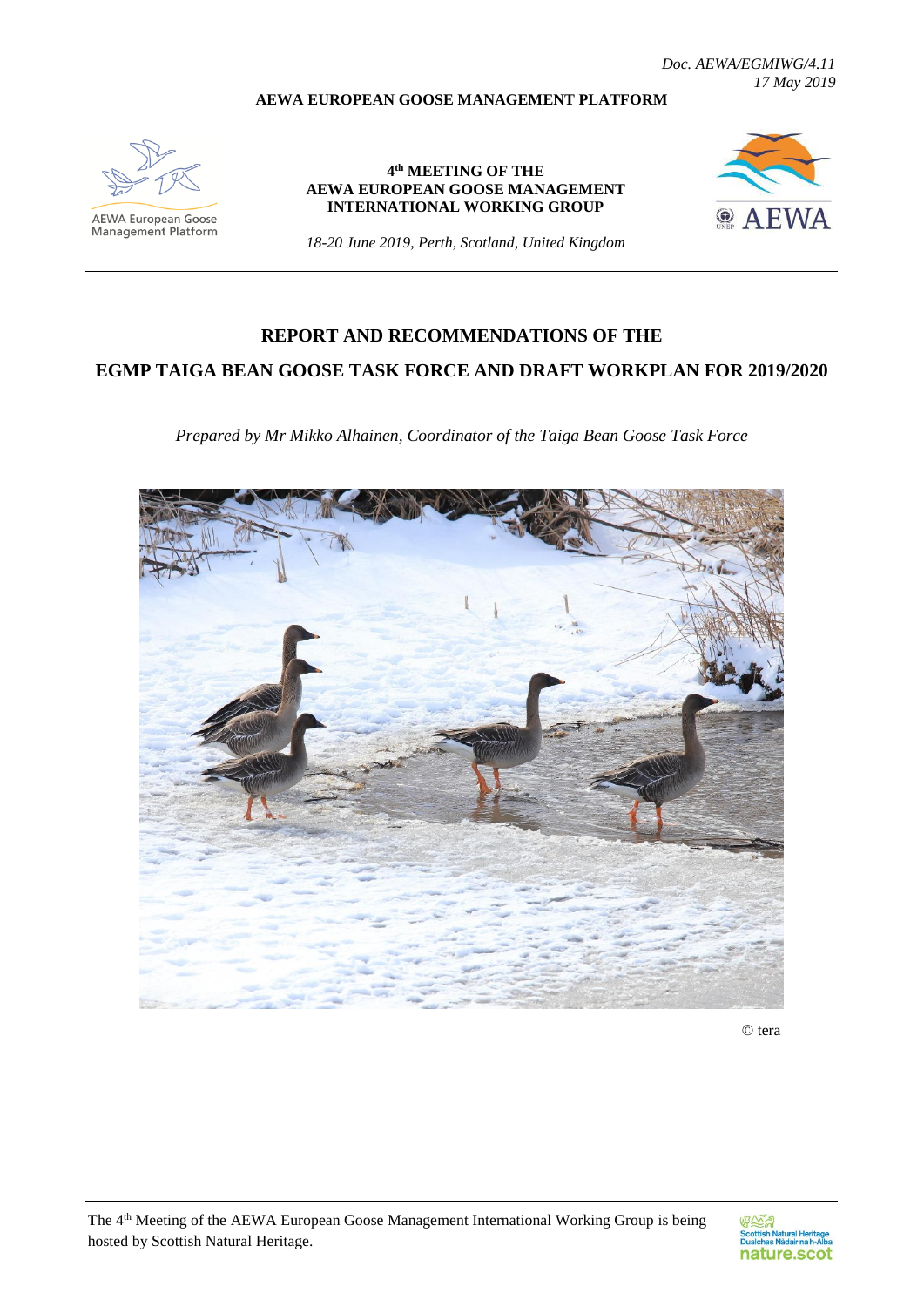# **REPORT AND RECOMMENDATIONS OF THE EGMP TAIGA BEAN GOOSE TASK FORCE AND DRAFT WORKPLAN FOR 2019/2020**

## **Introduction**

According to Rule 29 of the European Goose Management International Working Group (EGM IWG) [Modus](http://www.unep-aewa.org/sites/default/files/document/aewa_egmiwg2_inf_4_egmiwg_modus_operandi.pdf)  [Operandi,](http://www.unep-aewa.org/sites/default/files/document/aewa_egmiwg2_inf_4_egmiwg_modus_operandi.pdf) the EGM IWG may establish species and/or thematic Task Forces as necessary to deal with the preparation and coordination of decision papers and background documents, as well as to deal with other specific tasks.

The Taiga Bean Goose Task Force (TBG TF) was established in early 2017, following the recommendations of the 2nd Meeting of the EGM IWG (EGM IWG2) in June 2017, in Copenhagen, Denmark. Mr Mikko Alhainen was identified as the Coordinator for the TBG TF. The current membership of the TBG TF is indicated in Annex 2 to this document. In line with the Terms of Reference, the nomination of additional members to the Task Force is at the discretion of the National Government Representative of each Range State and the Coordinator of the Task Force.

At the 3<sup>rd</sup> Meeting of the EGM IWG (EGM IWG3) in June 2018, in Leeuwarden, the Netherlands, the TBG TF presented on the work progress since the establishment of the TF and presented recommendations to the EGM IWG, referring to document [AEWA/EGMIWG/3.13/Rev.1.](https://egmp.aewa.info/sites/default/files/meeting_files/documents/AEWA_EGM_IWG_3_13_TBG_TF_report_Rev.1.pdf)

At EGM IWG3, Range States agreed on the extension of the period of the Workplan for the implementation of non-AHM related actions of the AEWA Taiga Bean Goose ISSAP from 2017-2018 until 2020 with small amendments, as recommended by the TBG TF. Moreover, the EGM IWG agreed on the establishment of a thematic sub-group to the Task Force including external goose monitoring experts not currently members of the Task Force, for the development of a monitoring framework.

This document provides an overview of the work that has taken place since the EGM IWG3 and the recommendations and workplan for the implementation of the AEWA International Single Species Action Plan (ISSAP) for the Taiga Bean Goose for 2019/2020, pending the incorporation of the outcomes of the  $2<sup>nd</sup>$  faceto-face meeting of the EGMP Task Forces on 17 June 2019, in Perth, Scotland, UK.

## **1. Meetings**

Since no funding has been specifically allocated for the work of the TBG TF, communication and information exchange has been conducted mainly either via email or through online meetings.

The key activity of the TBG TF in the period between EGM IWG3 and EGM IWG4 was the *establishment of a thematic sub-group of the Taiga Bean Goose Task Force involving relevant external goose monitoring experts* with the objective of *implementation and further development of the monitoring framework in order to have quality estimates/information of 1) population size, 2) harvest, 3) sub-species delineation in space and time.*

The TBG TF organised a first online meeting on 4 September 2018 to prepare the establishment of the Monitoring Sub-Group. Due to administrative delays the establishment of the Monitoring Sub-Group was delayed until the end of 2018. Leif Nilsson from Sweden and Carl Mitchell from the UK were nominated as additional external experts to join the Monitoring Sub-Group.

Two Management Unit-specific monitoring development meetings were organised. The Central Management Unit (MU) meeting was organised on 28 November 2018 in Stockholm at the kind invitation of the Swedish Environmental Protection Agency. The Western MU meeting was organised as an online meeting on 11 March 2019.

Joint TBG TF and Monitoring Sub-Group meetings were organised on 28 January, 25 March and 6 May 2019.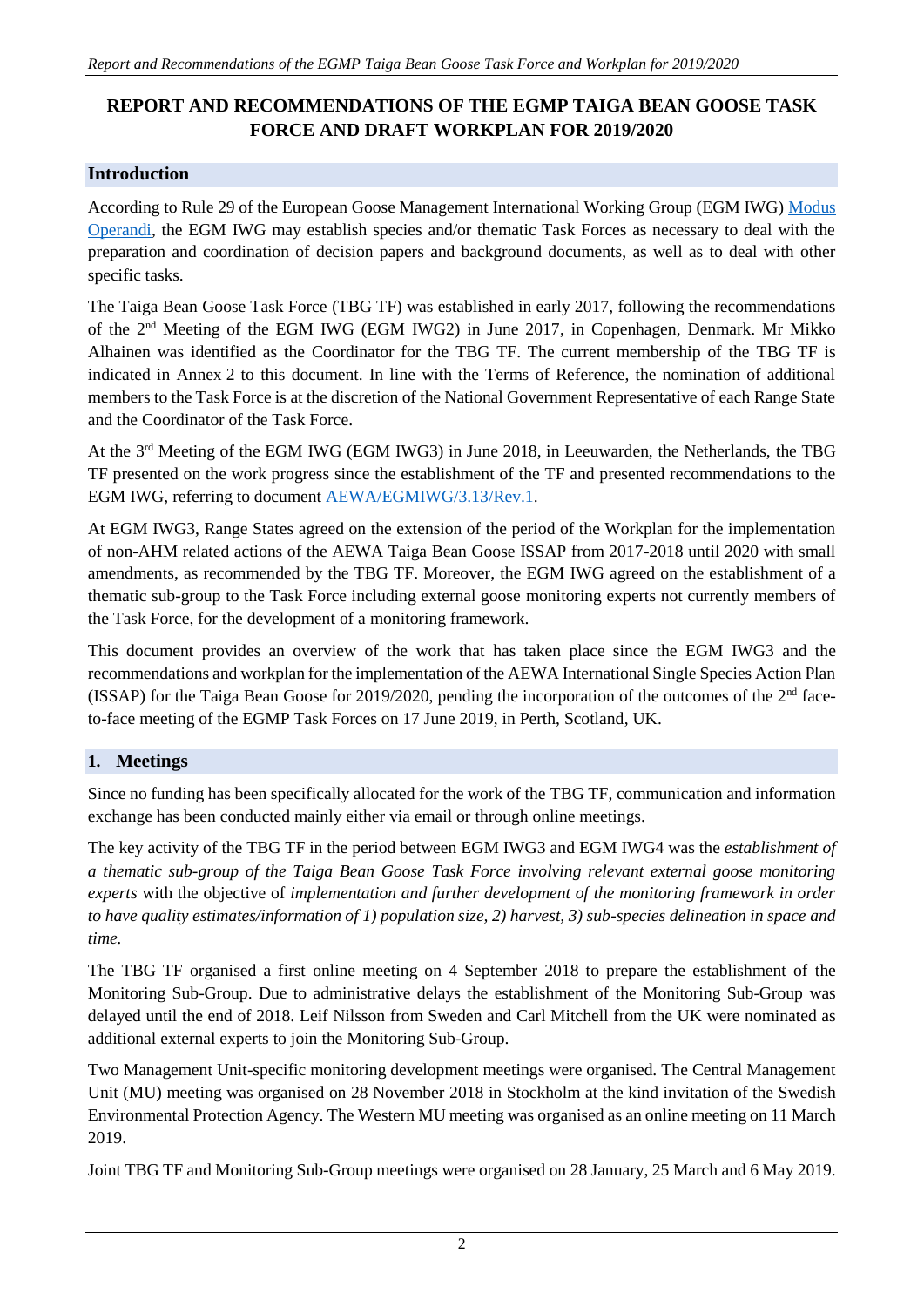To maximise synergies and use of resources, the second in-person meeting for the TBG TF is taking place back-to-back with the EGM IWG4 meeting on 17 June 2019.

### **2. Report on Key Activities**

The work of the TBG TF was based on the mandates and tasks from EGM IWG3.

Expected essential outcomes for 2018/2019 include the following points. Key results of expected outcomes are listed under each point:

- *1) Functional connection to goose monitoring experts established and population size monitoring data from Germany and Poland received (Eastern MUs):*
	- a) An invitation letter was sent to Range States by the Secretariat to nominate experts to join the monitoring sub-group (The current membership is shown in Annex 3);
	- b) A connection to the AEWA Lesser White-fronted Goose Working Group was established and possible synergies found in the monitoring of the TBG, especially in the Eastern2 MU;
	- c) A letter was sent to Poland by the Secretariat to invite an expert to join the TBG TF. No feedback was provided to date.
- *2) Population size monitoring methods of the Central/Western MU are evaluated to receive more accurate data on both MUs in respect to possible short-stopping and cold-weather movements and the possibility to use spring/autumn counts is assessed. Further adjustments of monitoring protocols proposed to the 4th meeting of the EGM IWG (EGM IWG4) in 2019*:
	- a) A Central MU face-to-face meeting has been organised by Sweden on 28 November 2018 in Stockholm. Key outcomes are reported as a recommendation at EGM IWG4;
	- b) A Western MU online meeting has been organised on 11 March 2019. Key outcomes are reported as a recommendation at EGM IWG4.
- *3) Harvest collection in Denmark and Sweden is developed for the Adaptive Harvest Management (AHM) framework. Harvest data collection from Eastern MU countries is explored and developed:*
	- a) The need of harvest bag collections was raised several times in the TF meetings. Further development is needed in Sweden to meet the minimum requirements of harvest data and its timely delivery;
	- b) The EGMP Data Centre has been in e-mail correspondence with Mr Alexander Solokha who is working with harvest bag estimates in Russia, based on pictures taken by waterbird hunters.
- *4) Guidelines (brochure) for separation of Tundra and Taiga Bean Goose are being prepared, disseminated and promoted to goose experts/counters/hunters to generate data on migration patterns and the proportions in harvest of the sub-species:*

This activity has been delayed due to time constraints. Guidelines are currently being drafted by a smaller working group within the TBG TF. The Guidelines are foreseen to be available before the mid-winter counts in 2020.

*5) Collection of datasets (pictures, DNA etc.) on sub-species to increase our understanding how to differentiate between Taiga and Tundra Bean Goose:*

Head samples have been collected in the previous hunting season in Finland, Sweden and Denmark. The Finnish and Swedish head samples are currently being DNA-analysed. Information from this study will be used to inform the forthcoming guidelines on sub-species separation.

*6)* In addition to previous activities, the TBG TF has worked towards the objective of *implementation and further development of the monitoring framework in order to have quality estimates/information of 1) population size, 2) harvest, 3) sub-species delineation in space and time:*

This work includes the following activities:

a) The TBG TF supported the EGMP Data Centre in compiling a project proposal to raise funding for the Integrated Population Model (IPM) for the Central MU: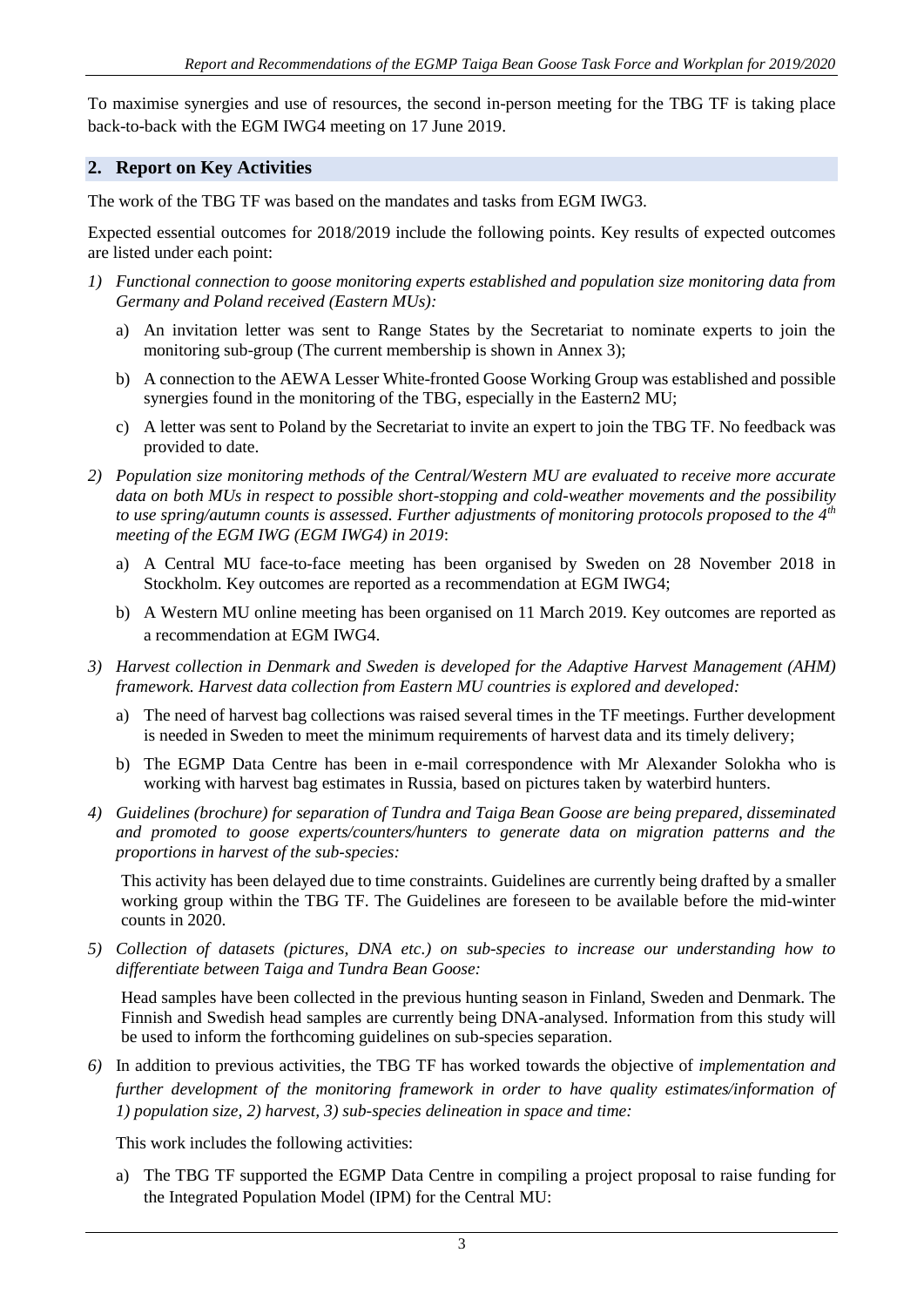- i) Project proposal was shared with Range States in February 2019;
- ii) The Government of Finland has confirmed that it will provide significant funding for this task with foreseen delivery by EGM IWG5 in 2020.
- b) The TBG TF identified a key knowledge gap in the development of monitoring frameworks in the Eastern 1&2 MUs and compiled a project proposal with the following objective: *To increase understanding of migratory patterns and to develop the monitoring capacity for Taiga Bean Geese (Anser fabalis fabalis) in the Eastern 1&2 MUs to provide data for further development of a monitoring framework for assessing the population status of the Eastern 1&2 MUs:*

The project proposal was shared with Range States in May 2019.

c) The TBG TF Chair supported the EGM IWG Chair and the AEWA Secretariat in the response to a letter from the Russian Academy of Science with respect to the status of Taiga Bean Goose in Russia.

### **3. Recommendations of the TBG TF**

### *3.1. Western Management Unit*

The Western MU of TBG is among the most well-known goose populations in Europe. Wintering flocks in Slamannan and Norfolk, UK, are monitored on a weekly basis and traditional wintering sites in Jutland, Denmark, are well monitored. TBG numbers in the UK are declining, especially in Norfolk. It is unknown whether the decline is genuine or if the birds are short-stopping in Denmark and Sweden for wintering, due to milder weather. Recent telemetry studies have revealed unexpected movements of wintering birds in Denmark, which indicates that current monitoring activities in traditional sites are not covering the entire current distribution of Western MU birds.

Consequently, the TBG TF recommends the development of a monitoring framework for the Western MU population including the following activities:

- 1) Increase of the number of GPS-tagged Taiga Bean Geese to assess unknown staging and wintering sites, focus the monitoring activities on the right areas and provide information on possible risks associated with Swedish hunting and spring derogation/conditional shooting. Put special focus on the GPS-tagging of the Norfolk group, which has experienced the most severe decline and whose current migratory patterns and threats they are exposed to are currently unknown;
- 2) Continue age structure/juvenile proportion assessment in Slamannan and organise such in Jutland. In Norfolk ageing of the birds can be challenging due to their late arrival;
- 3) Compile all existing data to combine with the new telemetry data for the assessment of key sites and combine with spatial data on the extent and distribution of spring derogation/conditional hunting;
- 4) Improve international coordination of the mid-winter counts. Immediate sharing of monitoring data and bird movements between monitoring experts to increase the chances of finding the birds during mid-winter counts.

## *3.2. Central Management Unit*

The following tasks are recommended for the development of a cost-effective and reliable long-term monitoring framework for the Central MU of the TBG in order to deliver an estimate of the true population size to be used as a basis for harvest strategy modelling:

1) For the period of 3 years, the Central MU TBG population size is monitored in three seasonal counts:

(1) Autumn, (2) Mid-winter and (3) Spring counts. Together with previous datasets they will provide the basis for further analysis of the optimal monitoring framework: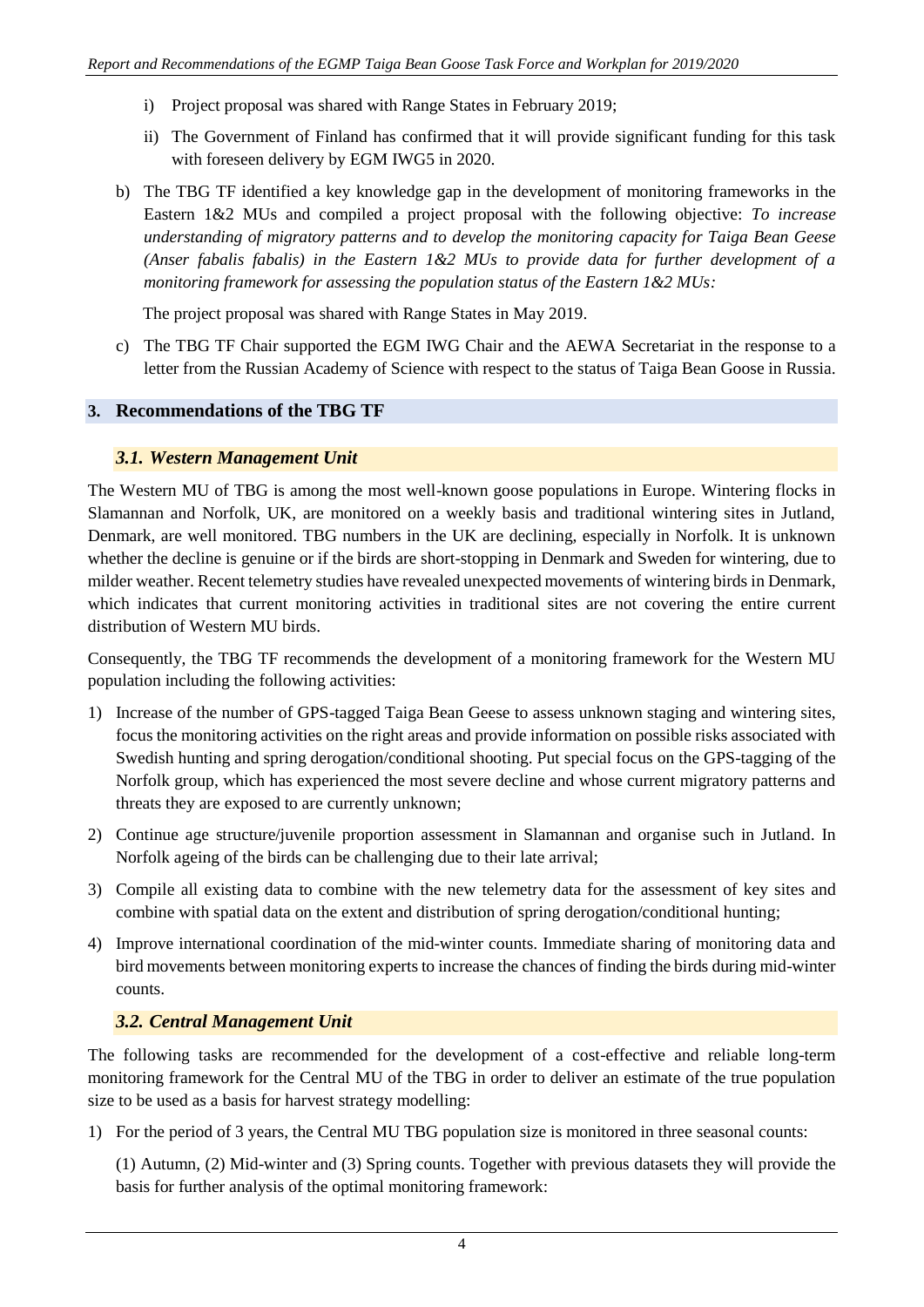- i) Continue autumn and January counts as part of the Swedish Monitoring programs;
- ii) Supported with funding spring counts based on voluntary efforts to cover essential coordination and travel costs and ensure successful monitoring;
- iii) Consider further expanding the spring monitoring to spring staging sites in Finland and Denmark. A proposal to organise spring counts in Finland will be prepared, if considered necessary.
- 2) An IPM is used to 1) estimate the true population size and 2) analyse which of the available censuses provides greatest value for effort and how to further strengthen the monitoring within the available resources, thus providing feedback to required monitoring efforts;
- 3) Harvest bag recording in Sweden and Denmark is further strengthened and new ways of collecting harvest data on species and/or sub-species subject to international quotas is explored. Harvest bag recording shall cover regular hunting, conditional hunting and derogation shooting with the possibility to differentiate between forms of harvest. A harvest data estimation process will be developed to meet the schedule of the annual decision-making process of the EGM IWG.

## *3.3. Eastern 1&2 Management Units*

The following tasks are recommended to enable the establishment and development of the monitoring framework:

- 1) Secure funding for the project proposal compiled by the TBG TF and circulated to the Range States in May 2019;
- 2) Designate a second coordinator, taking the lead on the implementation of the ISSAP and non-AHM workplan as well as monitoring in the Eastern 1&2 MUs. The Coordinator of Eastern MUs should have a good network in the region and is preferably Russian-speaking for more effective communications.

### **4. Workplan for the Implementation of non-AHM related Actions (2019/2020)**

The EGM IWG3 agreed on the extension of the period of the workplan for the implementation of non-AHM related actions of the AEWA Taiga Bean Goose ISSAP from 2017-2018 until 2020. The TBG TF proposes no further amendments to this workplan.

### **5. TBG TF Workplan for 2019/2020**

An indicative and dynamic workplan for the TBG TF for the period June 2019 – May 2020 is provided in Annex 1 to this document, pending the incorporation of the outcomes of the  $2<sup>nd</sup>$  face-to-face meeting of the EGMP Task Forces on 17 June 2019, in Perth, Scotland, UK.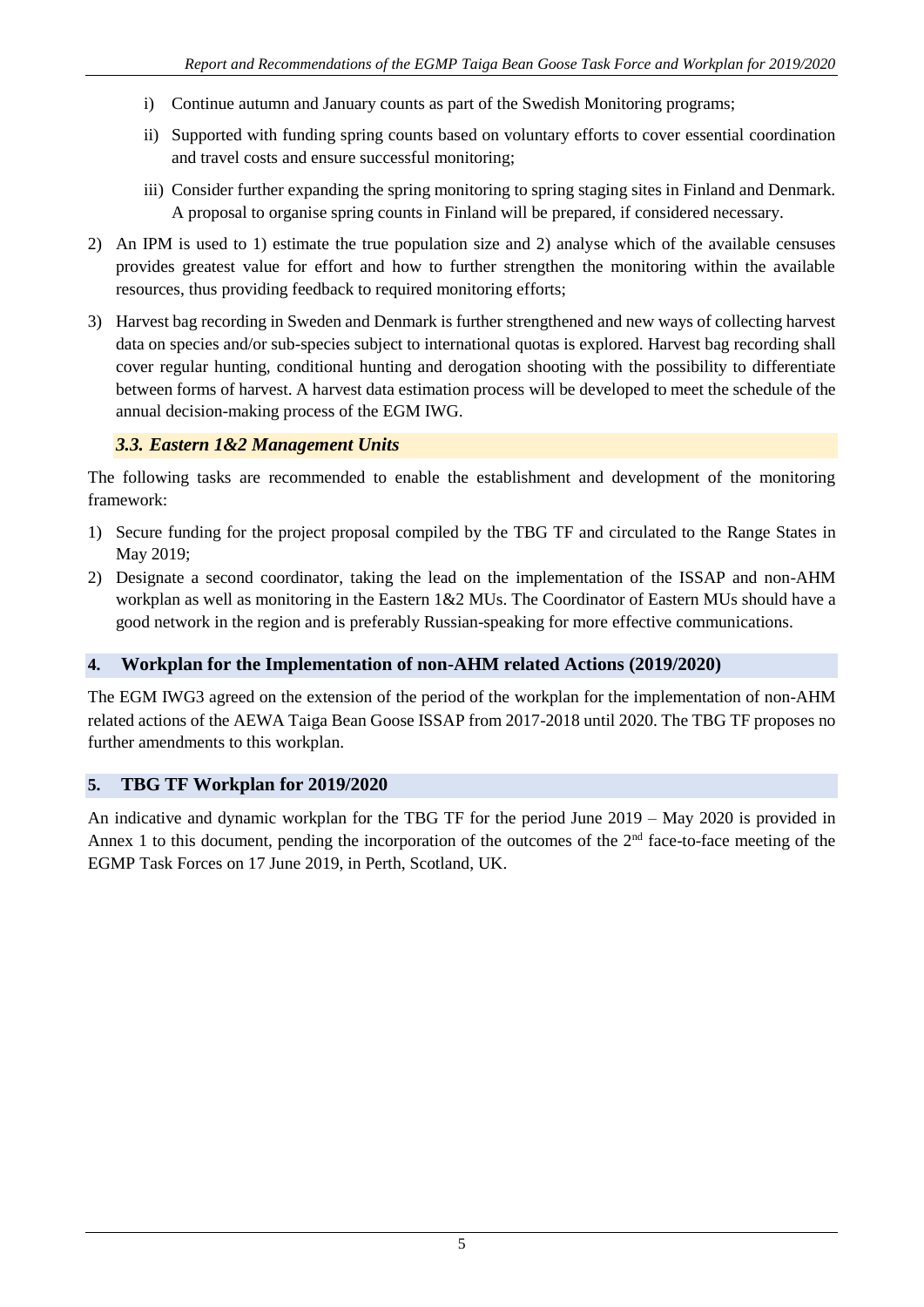### **Annex 1**

### **Draft<sup>1</sup> Workplan of the TBG TF 2019/2020**

### **5.1. July - September 2019**

• Finalise the TF workplan and prepare its activities following the decisions and outcomes from EGM IWG4

#### **5.2. September 2019**

• TF online meeting:

Discuss and agree on the implementation of the activities included in the TBG TF Workplan.

#### **5.3. October-November 2019**

- Develop the guidelines on TBG sub-species and grey geese identification;
- Support the development of the TBG IPM;
- Support the implementation of the project in Eastern 1&2 MU's;
- Support the development of harvest estimation in Sweden.

#### **5.4. December 2019**

- TF online meeting:
	- o Adopt of the guidelines on TBG sub-species and grey geese identification;
	- o Status update on the progress of other activities;
	- o Welcome the 2nd coordinator of the TBG TF.

### **5.5. January-February 2020**

- Finalise the TBG IPM:
- Support the activities in Eastern 1&2 MUs.

#### **5.6. March 2020**

- TBG TF online meeting:
	- o Provide and update on the status of activities;
	- o Discuss draft recommendations and proposed timeline for the delivery of meeting documents for EGM IWG5.

### **5.7. April 2020**

- Finalise documents for EGM IWG5;
- Prepare and agree in the TBG TF report and recommendations to EGM IWG5.

#### **5.8. May 2020**

1

- TF online meeting:
	- o Adopt the meeting documents for EGM IWG5;
	- $\circ$  Draft and agree on an agenda for the  $3<sup>rd</sup>$  face-to-face meeting of the TBG TF.

<sup>&</sup>lt;sup>1</sup> To be revised after EGM IWG4 taking into account the decisions and actions agreed by the Range States.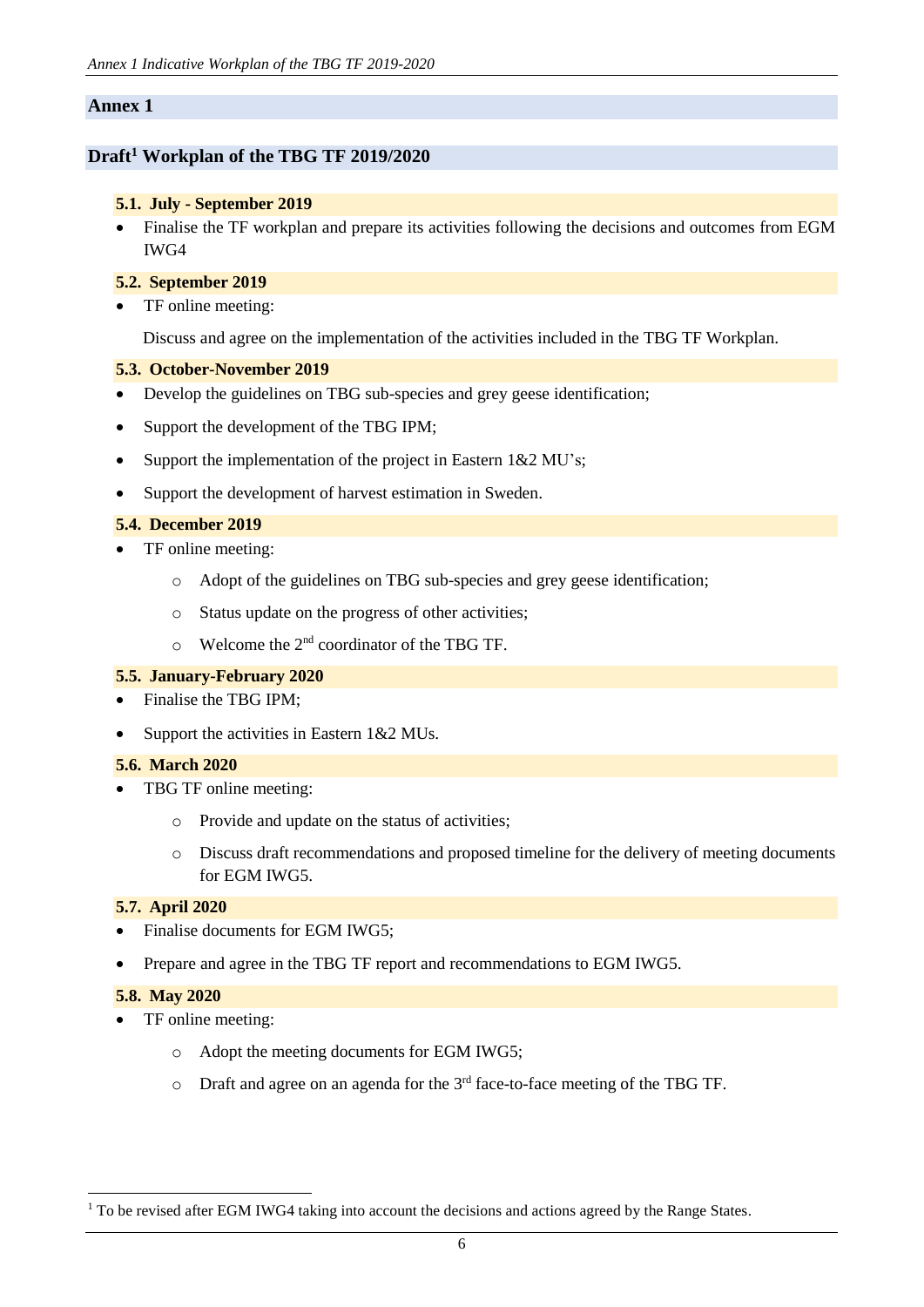### **Annex 2**

## **Membership of the Taiga Bean Goose Task Force**

Table 1 below shows the current membership of the Taiga Bean Goose Task Force per Range State.

*Table 1. Membership of Taiga Bean Goose Task Force as of May 2019*

| <b>Country</b>                                                                                    | Representative                       | <b>Affiliation</b>                                                                                        |
|---------------------------------------------------------------------------------------------------|--------------------------------------|-----------------------------------------------------------------------------------------------------------|
| <b>Denmark</b>                                                                                    | Prof. Anthony Fox                    | Aarhus University                                                                                         |
|                                                                                                   | Ms Iben Hove Sørensen                | Danish Hunters Association                                                                                |
|                                                                                                   | Mr Knud Flensted                     | <b>BirdLife Denmark</b>                                                                                   |
|                                                                                                   | Mr Boris Schønfeldt                  | <b>BirdLife Denmark</b>                                                                                   |
| <b>Finland</b>                                                                                    | Mr Mikko Alhainen<br>(Coordinator)   | Finnish Wildlife Department                                                                               |
|                                                                                                   | Mr Toni Laaksonen                    | Natural Resources Institute Finland (Luke)                                                                |
| <b>Norway</b>                                                                                     | Dr Ingunn Tombre                     | Norwegian Institute for Nature Research,<br>Department of Arctic Ecology                                  |
| <b>Sweden</b>                                                                                     | Mr Per Risberg                       | <b>Swedish Environmental Protection Agency</b>                                                            |
| <b>Ukraine</b>                                                                                    | Dr Olesya Petrovych                  | Ministry of Ecology and Natural Resources of<br>Ukraine (Chief Specialist in Dept. of protected<br>Areas) |
|                                                                                                   | Dr Vasyl Kostiushyn                  | Institute of Zoology NAS of Ukraine, Department<br>of Monitoring and Conservation of Animals              |
| <b>United Kingdom</b>                                                                             | Ms Morag Milne (rep for<br>Scotland) | Scottish Natural Heritage's Wildlife Policy<br>Officer                                                    |
|                                                                                                   | Mr Bart Donato (rep for<br>England)  | Natural England                                                                                           |
| <b>Wetlands</b><br><b>International</b>                                                           | Dr Szabolcs Nagy                     | <b>Wetlands International</b>                                                                             |
| Wetlands &<br><b>Aquatic Research</b><br>Center U.S.<br><b>Geological Survey /</b><br><b>USGS</b> | Dr Fred Johnson                      | Wetlands & Aquatic Research Center U.S.<br>Geological Survey / USGS                                       |
| <b>Bird Ringing</b><br><b>Center</b>                                                              | Ms Sonia Rozenfeld                   | <b>Bird Ringing Center</b>                                                                                |
| <b>EGMP Data Centre</b>                                                                           | Dr Henning Heldbjerg                 | Aarhus University                                                                                         |
| <b>AEWA Secretariat</b>                                                                           | Mr Sergey Dereliev                   | <b>UNEP/AEWA</b>                                                                                          |
| <b>AEWA Secretariat</b>                                                                           | Ms Eva Meyers                        | <b>UNEP/AEWA</b>                                                                                          |